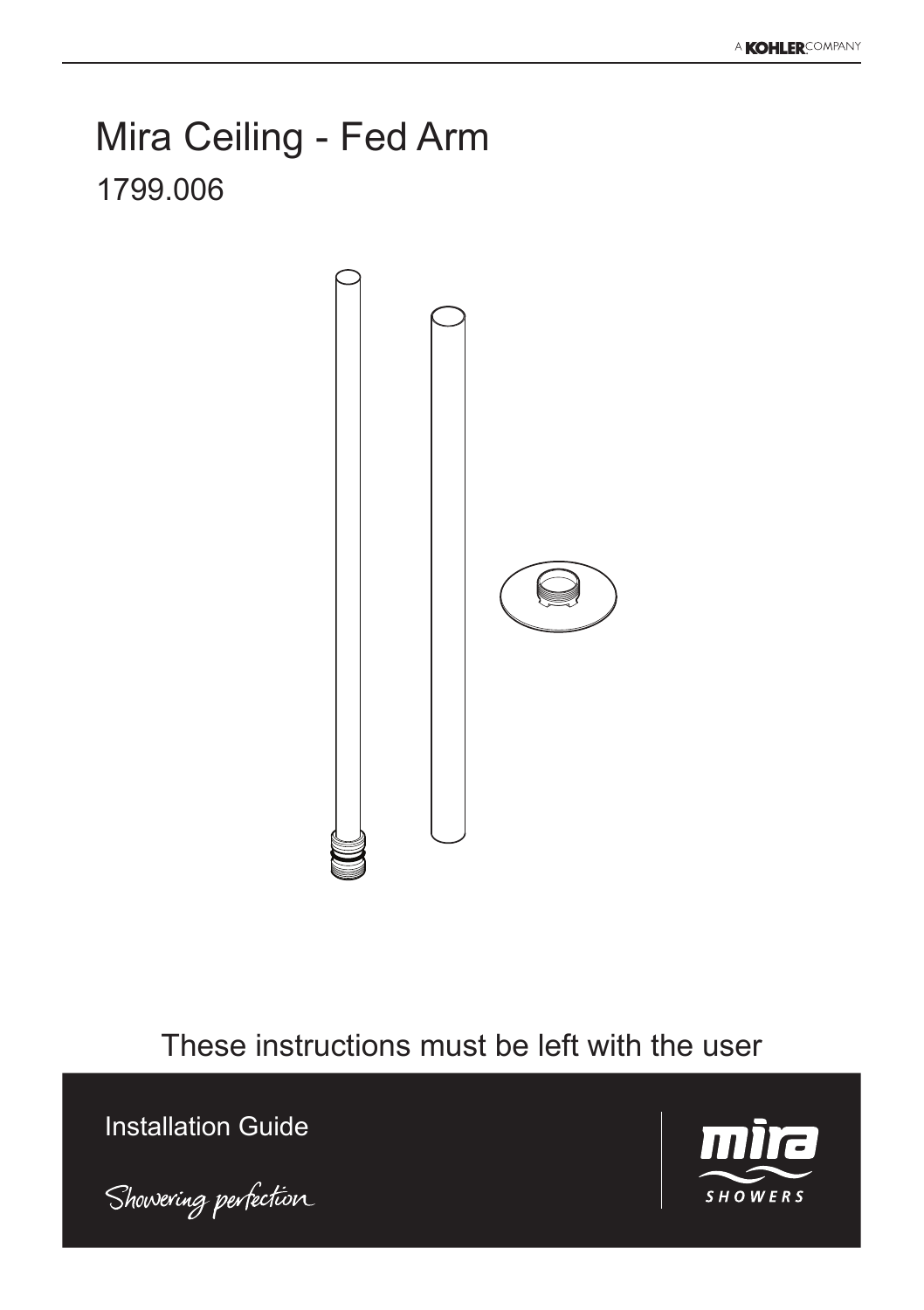# **INTRODUCTION**

Thank you for purchasing a quality Mira product. To enjoy the full potential of your new product, please take time to read this guide thoroughly, having done so, keep it handy for future reference.

These shower fittings are designed to give a satisfactory shower over a range of pressures between 0.1 and 5.0 bar.

# **IMPORTANT SAFETY INFORMATION**

### **Warning!**

**1.** Products manufactured by us are safe and without risk provided they are installed, used and maintained in good working order in accordance with our instructions and recommendations.

### **Caution!**

- **1.** Read all of these instructions.
- **2.** Retain this guide for later use.
- **3.** Pass on this guide in the event of change of ownership of the installation site.
- **4.** Follow all warnings, cautions and instructions contained in this guide.
- **5.** Anyone who may have difficulty understanding or operating the controls of any shower should be attended whilst showering. Particular consideration should be given to the young, the elderly, the infirm, or anyone inexperienced in the correct operation of the controls.
- **6.** When this product has reached the end of its serviceable life, it should be disposed of in a safe manner, in accordance with current local authority recycling, or waste disposal policy.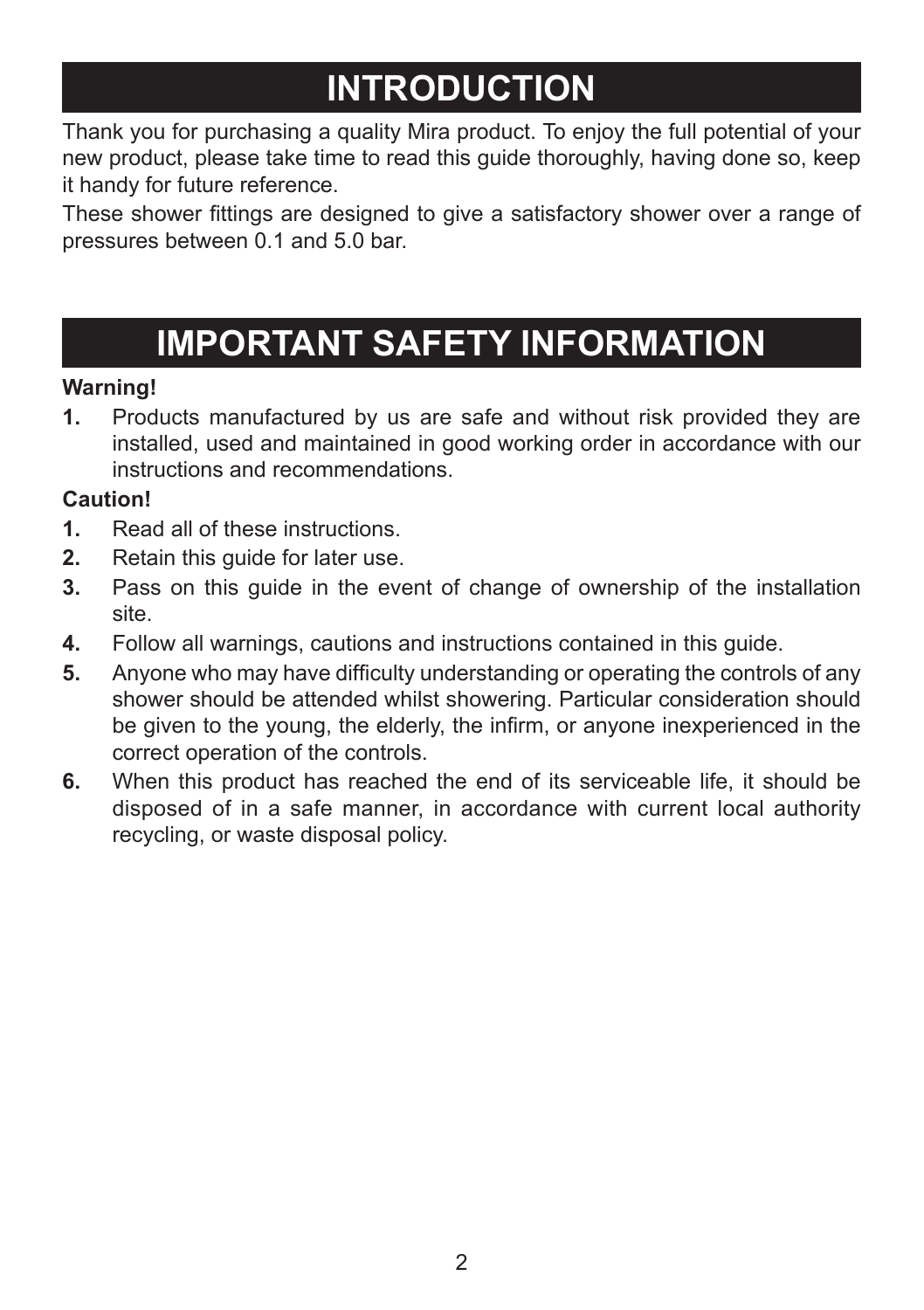## **INSTALLATION**

### **General**

- **1.** Make sure that the shower fittings are installed by a competent installer.
- **2.** Installations must comply with Water Regulations (Bye-Laws, Scotland), and any other Local Regulations and Building Regulations in force at the time of installation.
- **3.** Before installation carefully inspect the new fixture for any signs of damage.
- **4.** Special consideration should be given to the fixing arrangements when installing onto a dry lined, stud partition, shower cubicle or laminated panel wall structures. Installers may wish to obtain alternative proprietary cavity fixings, or choose other options, however, these methods of fixing are beyond the scope of this guide.

## **Ceiling-Fed Arm**

The Ceiling-Fed Arm should be fixed to the ceiling at a convenient height for all the family. It should be positioned so that water sprays down over the centre of the bath, or away from the opening of a shower cubicle.

The fitting of the Ceiling Fed Arm into the ceiling will be easier with the aid of a helper.

When you are working within the bath or shower tray area use a towel or blanket to protect the surface from damage.

- 1. Decide on a suitable position for the Ceiling-Fed Arm avoiding cables and pipes hidden between joists or rafters. **Note!** A timber noggin or plywood plinth securely fixed to the joist should be used to mount the Ceiling-Fed Arm.
- 2. Drill a 29 mm hole through the ceiling and the wooden support. Ensure the two holes drilled are directly in line or the ceiling pipework will be at an angle.

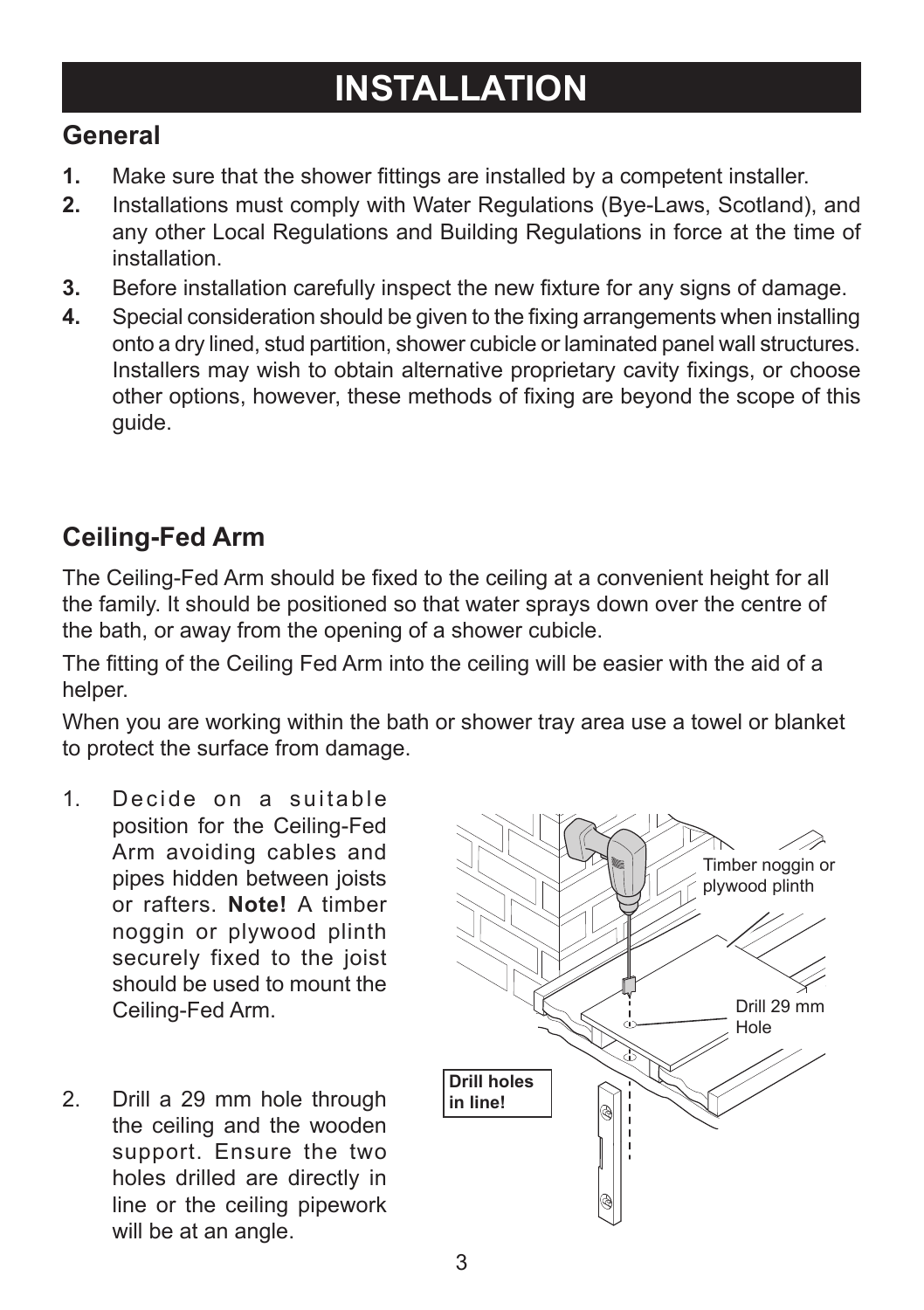3. Push the Brass Pipe through the Ceiling Mount Plate then push the threaded end of the brass pipe down through the holes made in the ceiling.

4. Centralise the brass pipe in the hole then screw the ceiling mount plate to the wooden support.

5. Offer the Ceiling-Fed Arm to the brass pipe and determine the showering height required. Push or pull the brass pipe using a twisting motion to adjust the height. Check the height is correct and use a 15 mm pipe cutter to cut the pipe to the desired length. **Note!** Cut the brass pipe at least 30 mm above the ceiling mount plate to allow room to fit the olive, nut and elbow.



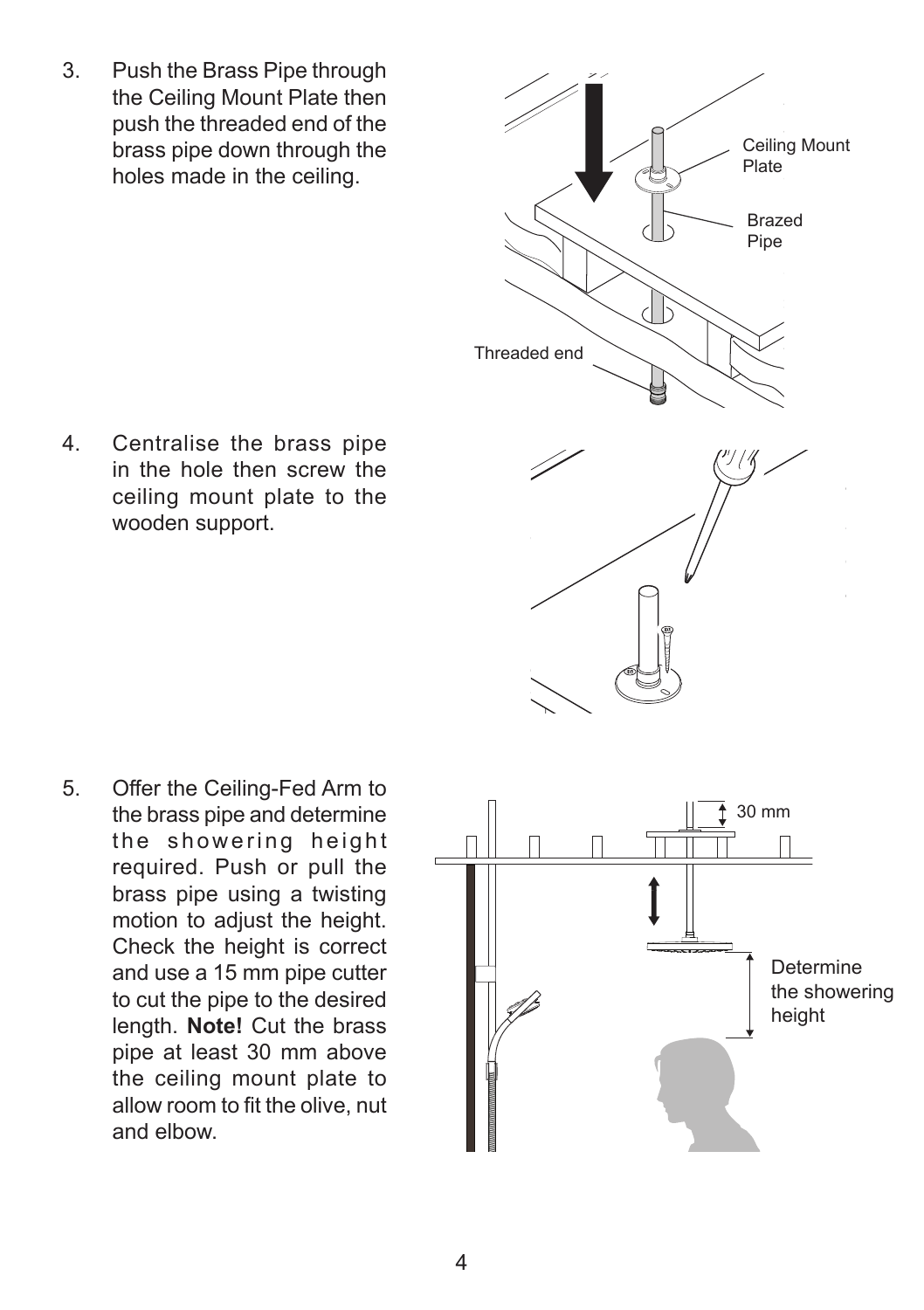- 6. Secure the brass pipe to the ceiling mount plate with the olive and 1/2" BSP nut. **Note!** This is not a water tight connection, tighten sufficiently to clamp the pipe in place.
- 7. Offer the chrome shroud to the brass pipe and determine the length required to allow the shroud to conceal the brass pipe and protrude into the ceiling space a minimum of 15 mm. Use a pipe cutter to cut the shroud to the desired length.

8. Push the chrome shroud into the ceiling plate then slide the chrome shroud over the threaded end of the brass pipe and up through the hole until the ceiling plate is secured in the hole and the ceiling plate is flat against the ceiling.

> **Note!** If the hole in the ceiling is oversize use silicone on the underside of the ceiling plate to retain it.

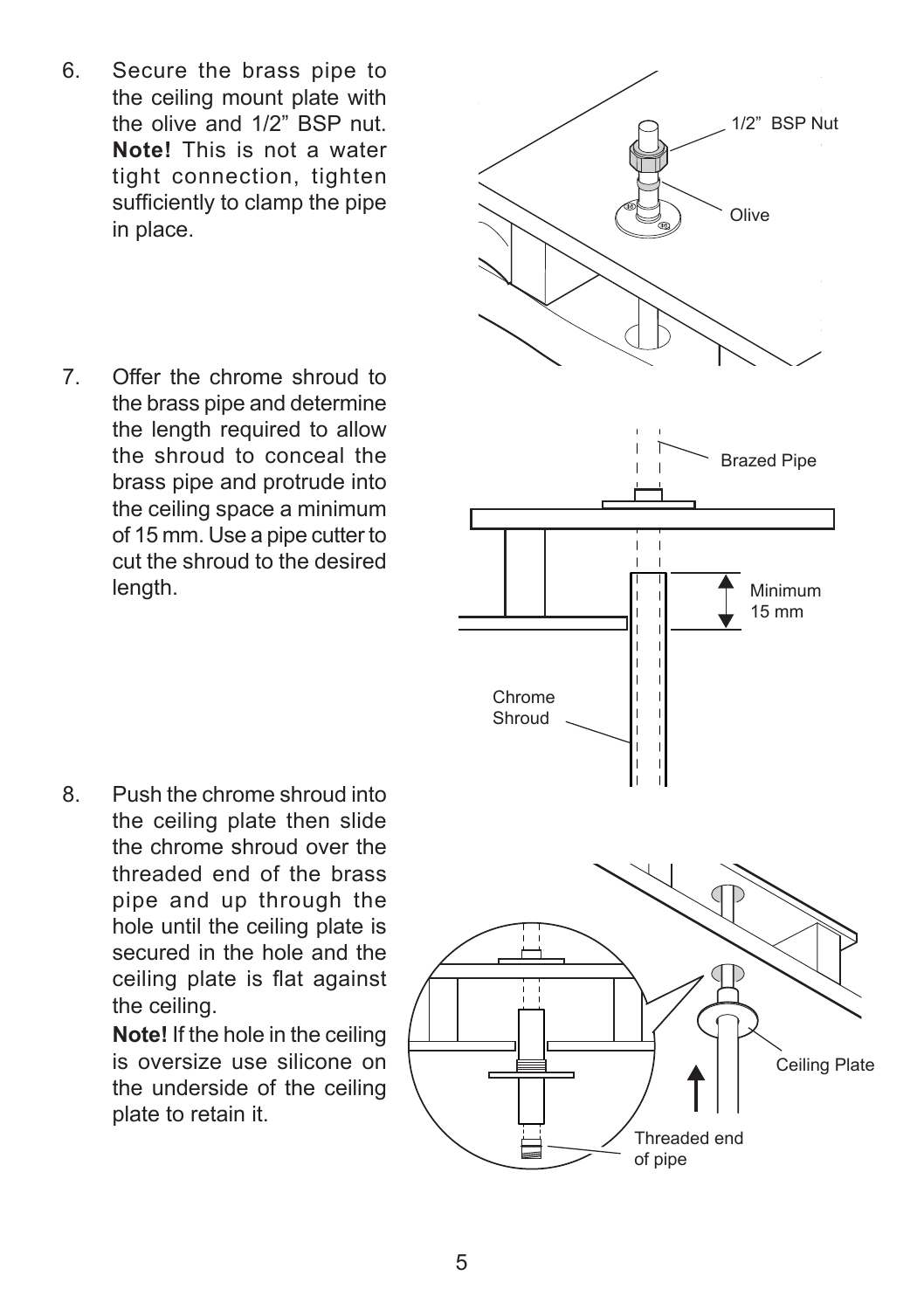- 9. Connect the elbow (supplied) onto the end of the brass pipe. Push all parts together fully and lock elbow onto pipe using clip supplied.
- 
- 10. Connect the shower control outlet pipework to the elbow. Fit an isolating valve between the shower control outlet and the elbow to enable easy maintenance. (Pipe and isolating valve not supplied). Lock pipe to elbow using clip supplied. Follow manufacturers guidelines for fitting alternative pushfit connections and flexible pipework.
- 

Deluge Head (available separately)

- 11. Ensure pipework is thoroughly flushed through before fitting the deluge head.
- 12. Screw the fixed shower head (available separately) onto the brass pipe outlet. **Note!** Use two suitably sized wrenches to tighten approximately 1/4 turn.
- 13. Slide the chrome shroud down to conceal the brass pipe.
- 14. Turn on the shower control and check for leaks.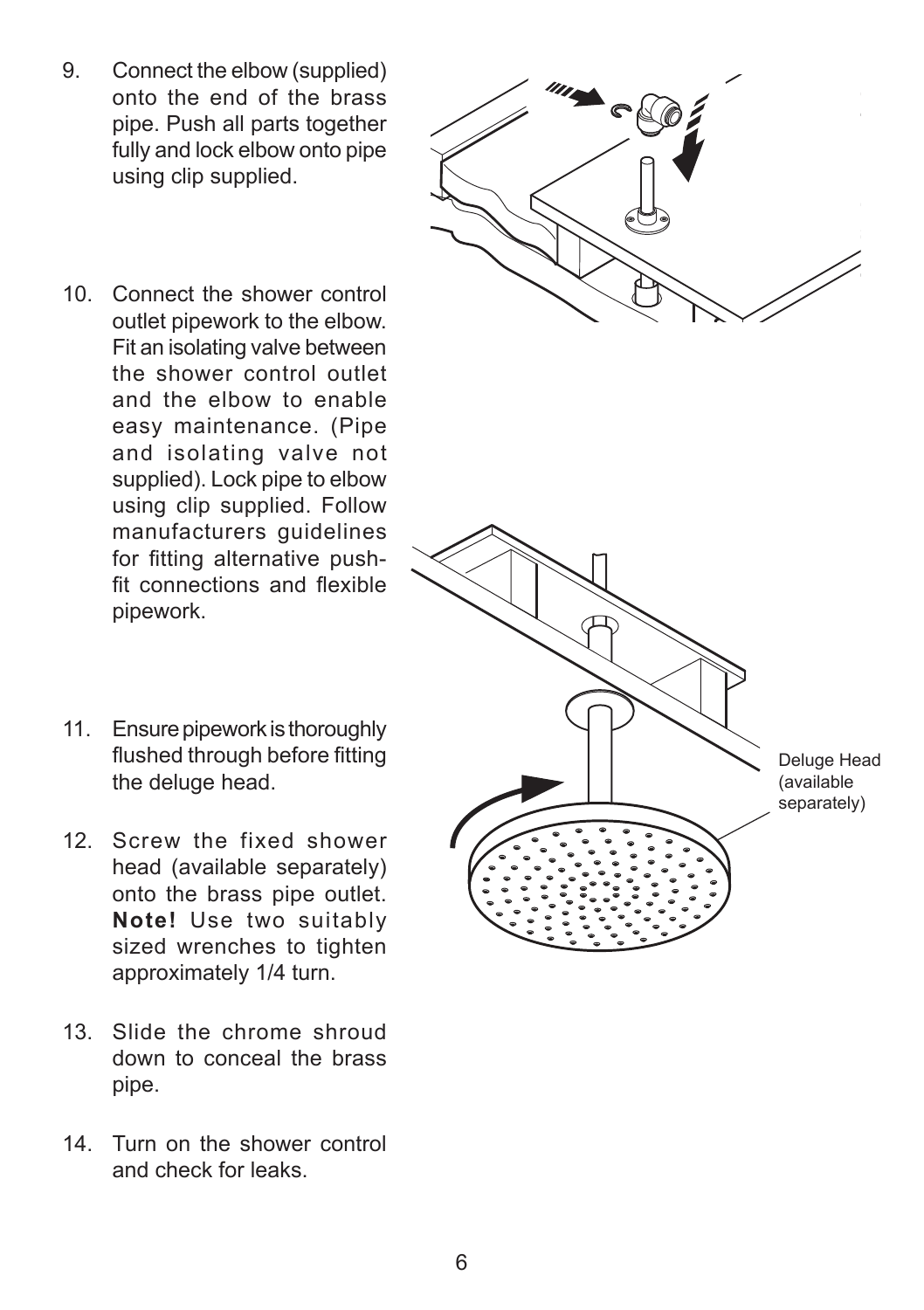## **MAINTENANCE**

## **Cleaning**

Many household cleaners contain abrasives and chemical substances, and should not be used for cleaning plated or plastic fittings.

These finishes should be cleaned with a mild washing up detergent or soap solution, and then wiped dry using a soft cloth.